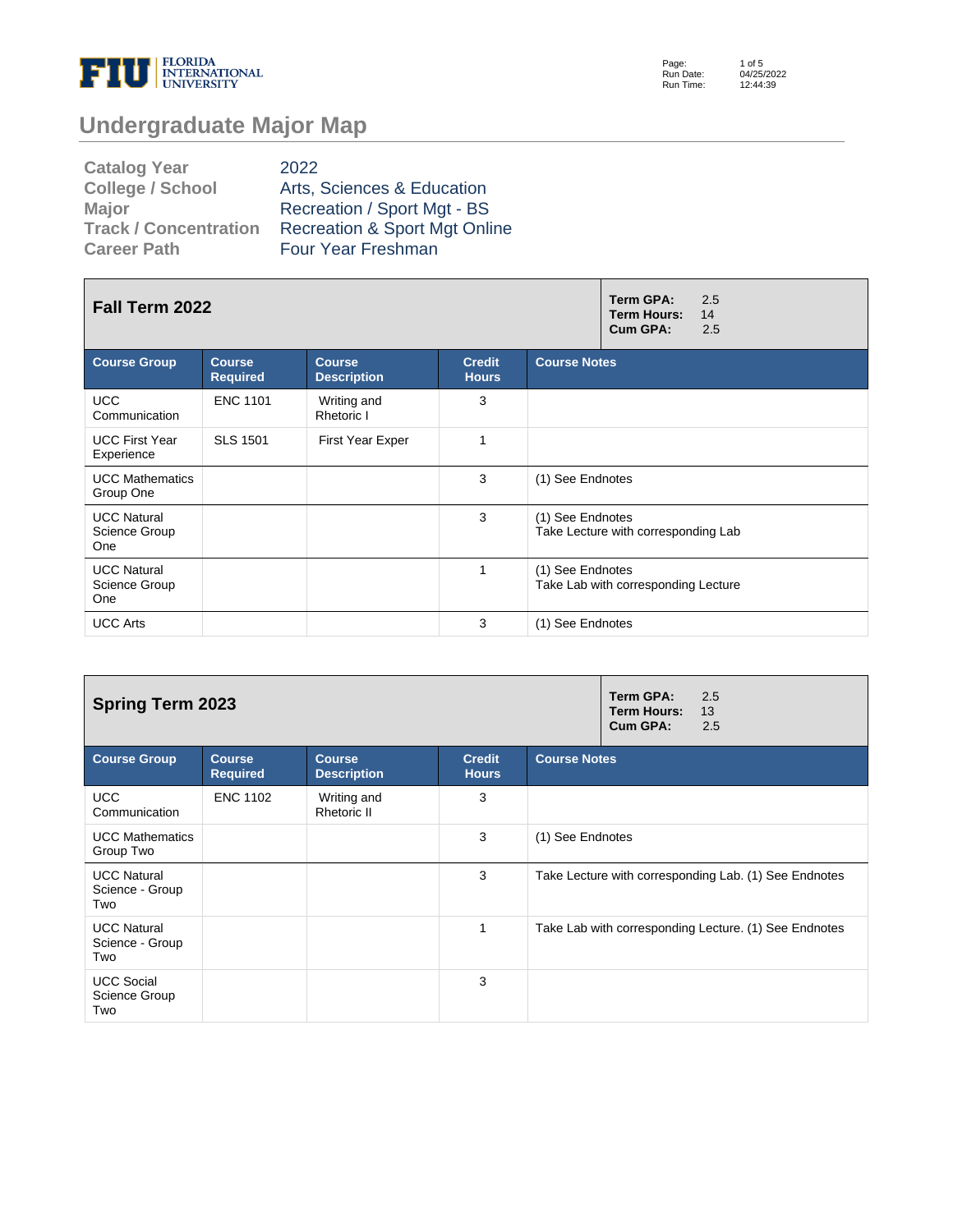

# **Undergraduate Major Map**

| <b>Summer Term 2023</b><br>Use this semester to catch up on coursework and/or satisfy the 9 credits summer<br>requirement (if needed). (3) See Endnotes |                                  |                                     |                               |                     | Term GPA:<br><b>Term Hours:</b><br>Cum GPA: | 2.5<br>9<br>2.5 |
|---------------------------------------------------------------------------------------------------------------------------------------------------------|----------------------------------|-------------------------------------|-------------------------------|---------------------|---------------------------------------------|-----------------|
| <b>Course Group</b>                                                                                                                                     | <b>Course</b><br><b>Required</b> | <b>Course</b><br><b>Description</b> | <b>Credit</b><br><b>Hours</b> | <b>Course Notes</b> |                                             |                 |
| <b>UCC Humanities -</b><br>Group Two                                                                                                                    |                                  |                                     | 3                             | (1) See Endnotes    |                                             |                 |
| <b>General Electives</b>                                                                                                                                |                                  |                                     | 3                             |                     | See Professional Advisor for options.       |                 |
| <b>General Electives</b>                                                                                                                                |                                  |                                     | 3                             |                     |                                             |                 |

| Fall Term 2023                            |                                  | Term GPA:<br>2.5<br>Term Hours:<br>12<br>Cum GPA:<br>2.5 |                               |                                                                                                                                                                                |  |  |  |
|-------------------------------------------|----------------------------------|----------------------------------------------------------|-------------------------------|--------------------------------------------------------------------------------------------------------------------------------------------------------------------------------|--|--|--|
| <b>Course Group</b>                       | <b>Course</b><br><b>Required</b> | <b>Course</b><br><b>Description</b>                      | <b>Credit</b><br><b>Hours</b> | <b>Course Notes</b>                                                                                                                                                            |  |  |  |
| <b>UCC Humanities</b><br>Group One        |                                  |                                                          | 3                             | Elect one GRW option between UCC Humanities Group<br>One OR UCC Social Science Group One                                                                                       |  |  |  |
| <b>General Electives</b>                  |                                  |                                                          | 3                             | May substitute for Foreign Language requirement (5)                                                                                                                            |  |  |  |
| <b>General Electives</b>                  |                                  |                                                          | 3                             | See Professional Advisor for options.                                                                                                                                          |  |  |  |
| <b>UCC Social</b><br>Science Group<br>One |                                  |                                                          | 3                             | Elect one GRW option between UCC Humanities Group<br>One OR UCC Social Science Group One.<br>(8) POS 2041 or AMH 2020 recommended if Civic Literacy<br>requirement is not met. |  |  |  |

| <b>Spring Term 2024</b><br>May use UCC Societies and Identities course to satisfy the Global Learning requirement.<br>(2) See Endnotes |                                  |                                     |                               |                     | Term GPA:<br><b>Term Hours:</b><br>Cum GPA: | 2.5<br>12<br>2.5                                    |
|----------------------------------------------------------------------------------------------------------------------------------------|----------------------------------|-------------------------------------|-------------------------------|---------------------|---------------------------------------------|-----------------------------------------------------|
| <b>Course Group</b>                                                                                                                    | <b>Course</b><br><b>Required</b> | <b>Course</b><br><b>Description</b> | <b>Credit</b><br><b>Hours</b> | <b>Course Notes</b> |                                             |                                                     |
| <b>General Electives</b>                                                                                                               |                                  |                                     | 3                             |                     | See Professional Advisor for options.       |                                                     |
| <b>General Electives</b>                                                                                                               |                                  |                                     | 3                             |                     |                                             | May substitute for Foreign Language requirement (5) |
| <b>General Electives</b>                                                                                                               |                                  |                                     | 3                             |                     |                                             |                                                     |
| <b>General Electives</b>                                                                                                               |                                  |                                     | 3                             |                     |                                             |                                                     |

| <b>Summer Term 2024</b><br>Use this semester to catch up on coursework and/or satisfy the 9 credits summer<br>requirement (if needed). (3) See Endnotes | Term GPA:<br>Cum GPA: | 2.5<br>2.5 |  |
|---------------------------------------------------------------------------------------------------------------------------------------------------------|-----------------------|------------|--|
|---------------------------------------------------------------------------------------------------------------------------------------------------------|-----------------------|------------|--|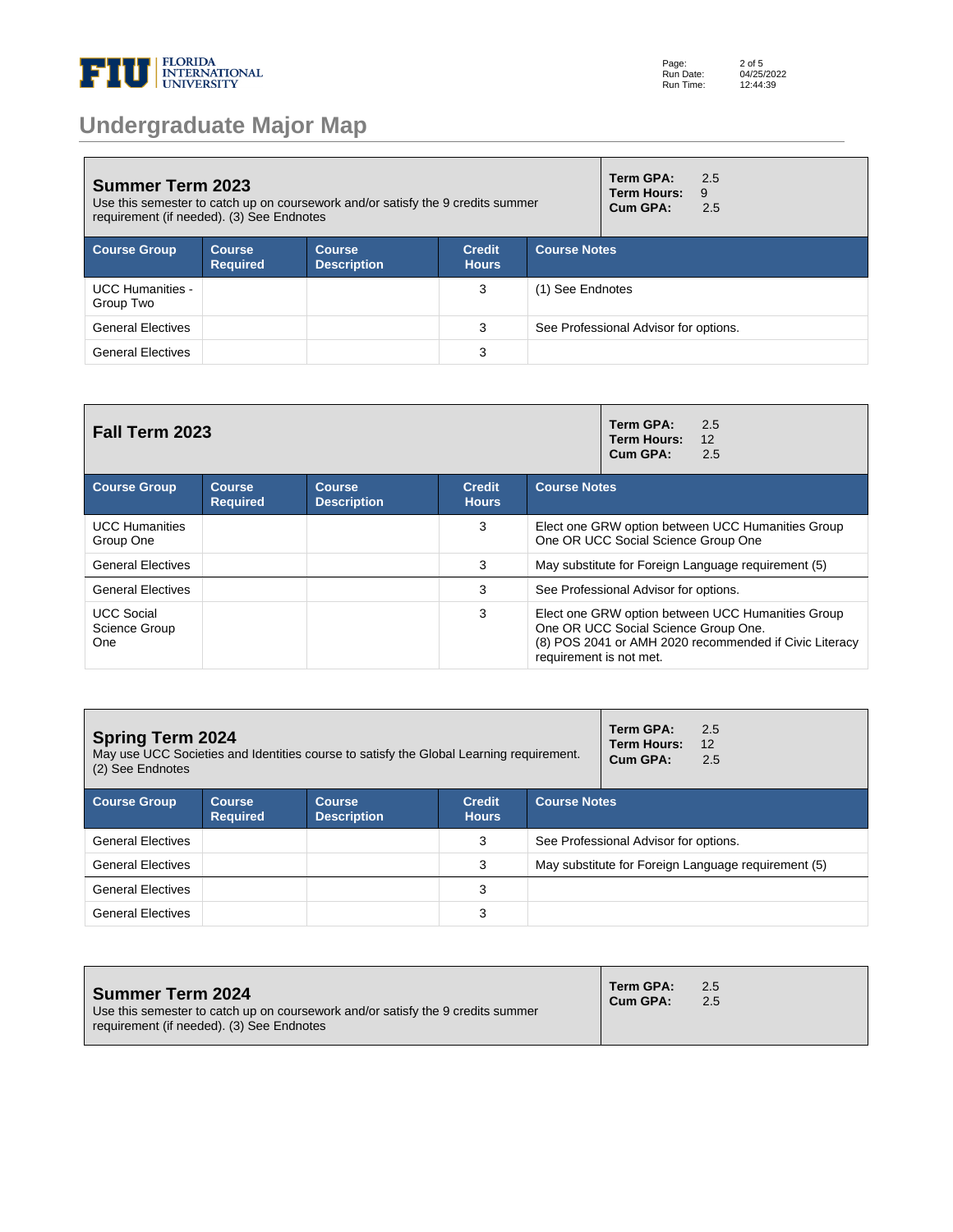

# **Undergraduate Major Map**

| Fall Term 2024<br>Minimum Grades of 'C' |                                  |                                     |                               |                     |  | 2.5<br>12<br>2.5 |
|-----------------------------------------|----------------------------------|-------------------------------------|-------------------------------|---------------------|--|------------------|
| <b>Course Group</b>                     | <b>Course</b><br><b>Required</b> | <b>Course</b><br><b>Description</b> | <b>Credit</b><br><b>Hours</b> | <b>Course Notes</b> |  |                  |
| <b>Core Courses</b>                     | LEI 3001                         | Leisure &<br>Recreation             | 3                             |                     |  |                  |
| <b>Core Courses</b>                     | LEI 3542                         | Prk Rec & Spt Mgt                   | 3                             |                     |  |                  |
| <b>Core Courses</b>                     | LEI 3800                         | Liability And Law                   | 3                             |                     |  |                  |
| <b>Required Courses</b>                 | SPM 3001                         | Intro to Sport<br>Management        | 3                             |                     |  |                  |

| <b>Spring Term 2025</b><br>Minimum Grades of 'C' |                                  |                                     |                               |                     | Term GPA:<br><b>Term Hours:</b><br>Cum GPA: | 2.5<br>12<br>2.5 |
|--------------------------------------------------|----------------------------------|-------------------------------------|-------------------------------|---------------------|---------------------------------------------|------------------|
| <b>Course Group</b>                              | <b>Course</b><br><b>Required</b> | <b>Course</b><br><b>Description</b> | <b>Credit</b><br><b>Hours</b> | <b>Course Notes</b> |                                             |                  |
| Core Courses                                     | LEI 3402                         | Prg Dev In Rec &<br>Spt             | 3                             |                     |                                             |                  |
| Accounting/Budge<br>ting                         |                                  |                                     | 3                             |                     | ACG 3024 or PAD 4223                        |                  |
| Internship                                       | SPM 3941                         | Practicum in Sport<br>Manage        | 3                             |                     |                                             |                  |
| <b>Required Courses</b>                          |                                  |                                     | 3                             | <b>SPM 4306</b>     |                                             |                  |

| <b>Summer Term 2025</b><br>Summer enrollment if applicable / complete 9 hours in summers prior to graduation.<br>Use this Semester to catch up on coursework if necessary. |                                  |                                     |                               |                      |  | 2.5<br>12<br>2.5 |
|----------------------------------------------------------------------------------------------------------------------------------------------------------------------------|----------------------------------|-------------------------------------|-------------------------------|----------------------|--|------------------|
| <b>Course Group</b>                                                                                                                                                        | <b>Course</b><br><b>Required</b> | <b>Course</b><br><b>Description</b> | <b>Credit</b><br><b>Hours</b> | <b>Course Notes</b>  |  |                  |
| Core Courses                                                                                                                                                               | LEI 3630                         | Care, Maint &<br>Design             | 3                             |                      |  |                  |
| Core Courses                                                                                                                                                               | LEI 3524                         | Human Res Mgt In<br>Prm             | 3                             |                      |  |                  |
| <b>Required Courses</b>                                                                                                                                                    | MAR 3023                         | Introduction to<br>Marketing        | 3                             |                      |  |                  |
| 3000-4000 Level<br>Electives                                                                                                                                               |                                  |                                     | 3                             | Consult with Advisor |  |                  |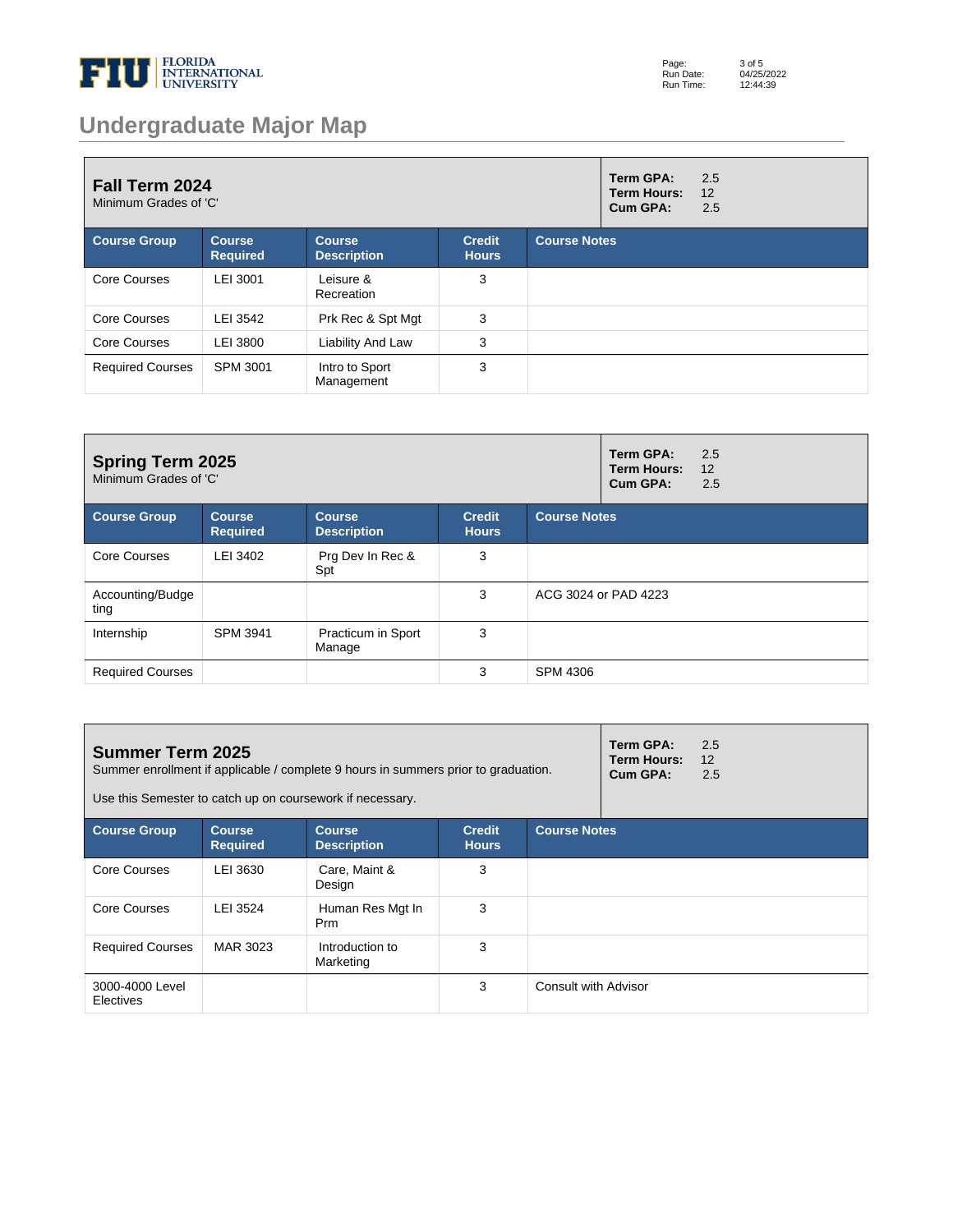

## **Undergraduate Major Map**

| <b>Fall Term 2025</b><br>Apply for Spring Graduation prior to end of term.<br>Minimum Grades 'C' |                                  |                                     |                               |                             | Term GPA:<br><b>Term Hours:</b><br>Cum GPA: | 2.5<br>12<br>2.5 |
|--------------------------------------------------------------------------------------------------|----------------------------------|-------------------------------------|-------------------------------|-----------------------------|---------------------------------------------|------------------|
| <b>Course Group</b>                                                                              | <b>Course</b><br><b>Required</b> | <b>Course</b><br><b>Description</b> | <b>Credit</b><br><b>Hours</b> | <b>Course Notes</b>         |                                             |                  |
| <b>Required Courses</b>                                                                          | SPM 4012                         | SOC Aspects of<br><b>SPM</b>        | 3                             | Only offered in Fall        |                                             |                  |
| <b>Required Courses</b>                                                                          | SPM 3013                         | Globalization of<br>Sport           | 3                             |                             |                                             |                  |
| <b>Required Courses</b>                                                                          | SPM 4505                         | Sport Finance                       | 3                             |                             |                                             |                  |
| 3000-4000 Level<br>Electives                                                                     |                                  |                                     | 3                             | <b>Consult with Advisor</b> |                                             |                  |

| <b>Spring Term 2026</b><br>Apply for Graduation by the first week of classes (Minimum Grades of 'C'). |                                  |                                     |                               |                     |  | 2.5<br>12<br>2.5 |
|-------------------------------------------------------------------------------------------------------|----------------------------------|-------------------------------------|-------------------------------|---------------------|--|------------------|
| <b>Course Group</b>                                                                                   | <b>Course</b><br><b>Required</b> | <b>Course</b><br><b>Description</b> | <b>Credit</b><br><b>Hours</b> | <b>Course Notes</b> |  |                  |
| Core Courses                                                                                          | LEI 4590                         | Sem In Park & Rec<br>Mg             | 3                             |                     |  |                  |
| Internship                                                                                            |                                  |                                     | 9                             | SPM 4940            |  |                  |

#### **General Requirements**

\*Critical Indicator is the minimum grade indicated in specific courses to demonstrate proficiency and progress in major. Earning less than the minimum grade is a trigger for a conversation with advisor\*

#### GENERAL UNIVERSITY REQUIREMENTS

See your Panther Degree Audit (PDA) for a real-time update on your academic career progress and additional information on University and major requirements at http://my.fiu.edu

(1) UCC: Students must meet the University Core Curriculum (UCC) requirements. For a full list of UCC courses, see http://undergrad.fiu.edu/advising/university-core-curriculum.html or speak with your advisor. Students requesting to be transient must receive permission from the Dean of Undergraduate Education.

(2) Global Learning: Freshmen entering FIU Summer B 2010 or later must take at least two Global Learning (GL) designated courses at FIU. See http://goglobal.fiu.edu

Courses must be:

- 1 GL Foundations, which must be taken from the University Core Curriculum (UCC).
- 1 GL Discipline-Specific (3000/4000 Level)

(3) Summer Hours Requirement: All students entering FIU or any university within the State University System (SUS) of Florida with fewer than 60 credit hours are required to earn at least nine credit hours prior to graduation